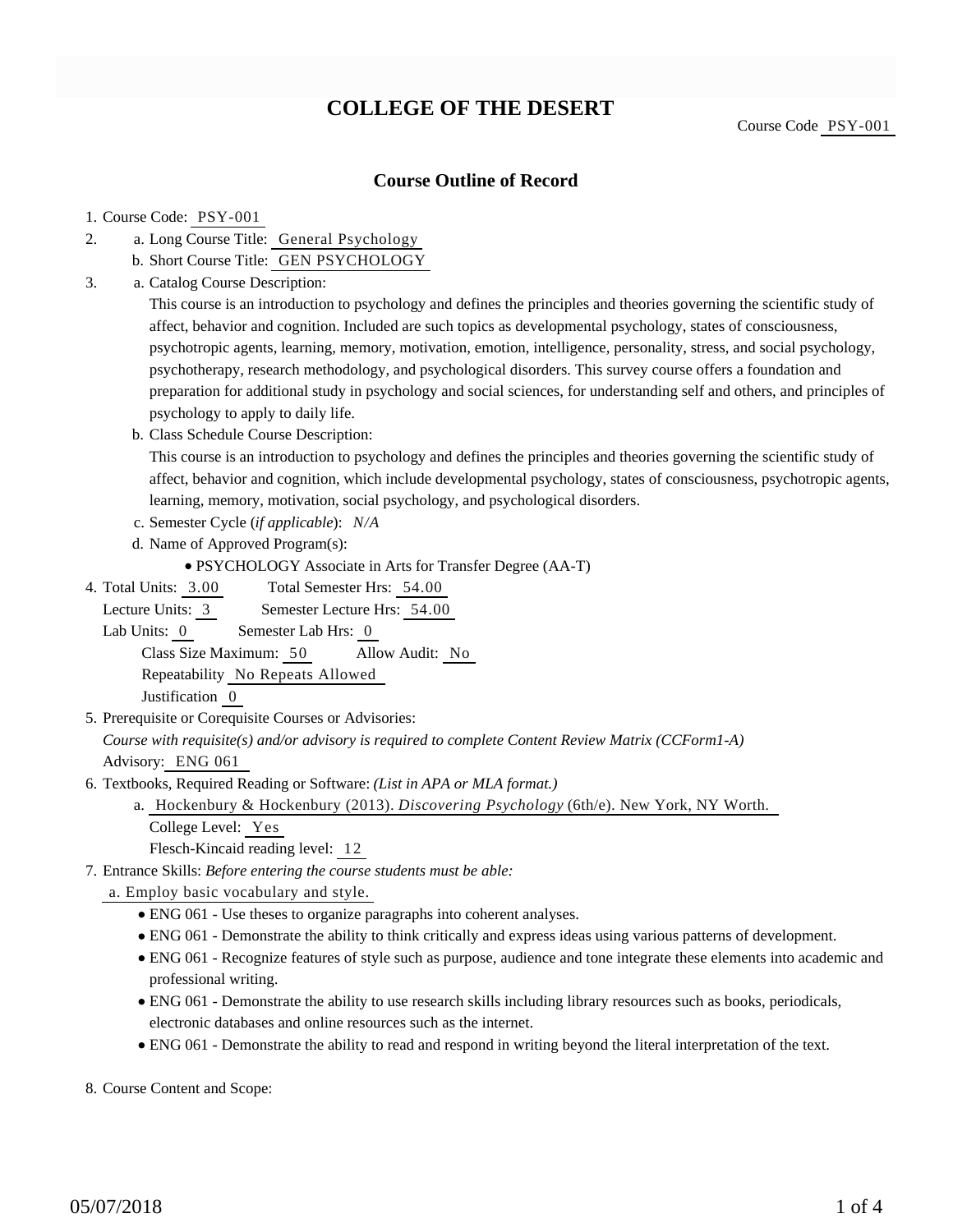## PSY 001-General Psychology

### Lecture:

- a. Perspectives in psychology
- b. Research methods
- c. Sensation and perception
- d. Variations in consciousness
- e. Learning
- f. Memory
- g. Motivation and emotion
- h. Cognitive Process and Intelligence
- i. Theories of personality
- j. Health and coping with stress
- k. Psychological disorders and therapies
- l. Social Psychology

Lab: *(if the "Lab Hours" is greater than zero this is required)*

9. Course Student Learning Outcomes:

1. Recognize/identify the major theories, concepts and perspectives in the field of psychology. (knowledge base of psychology)

2. Distinguish between general research strategies and identify advantages and disadvantages of each. (research methods)

3. Apply psychological theories, concepts and values to demonstrate awareness of self and others. (knowledge, application, values, personal development, critical thinking)

10. Course Objectives: Upon completion of this course, students will be able to:

a. Demonstrate an awareness of basic scientific research methods including; principles of scientific research, ethical guidelines, observational, correlation, and experimental methods.

b. Apply introductory-level understanding of biological-basis of psychological behavior such as brain and nervous system, sensation and perception, variations of consciousness, learning and memory.

c. Demonstrate a basic knowledge of lifespan development including relevant topics such as developmental stages and related as appropriate tasks and behaviors.

d. Display a level of understanding of relevant psychological health topics such as disorders, stress and coping, and psychotherapies.

e. Demonstrate an introductory level of understanding of the dynamics of human interactions including: social cognition, attitudes, attributions, and group behaviors.

11. Methods of Instruction: *(Integration: Elements should validate parallel course outline elements)* 

- a. Activity
- b. Discussion
- c. Distance Education
- d. Lecture

12. Assignments: (List samples of specific activities/assignments students are expected to complete both in and outside of class.) In Class Hours: 54.00

Outside Class Hours: 108.00

a. In-class Assignments

1. Attend lectures by instructor and occasional guest speakers, including the taking of detailed notes thereon, when available.

- 2. Viewing of films and video presentations, including the taking of notes thereon, when available.
- 3. Listening to sound recordings and taking notes thereon, when available.
- 4. Special reports by students, in panel or singly.

5. Participation in class research projects involving the collection, compilation and interpretation of data, including the composition of written or oral reports thereon.

6. Examinations of various types, such as essay and multiple choice.

b. Out-of-class Assignments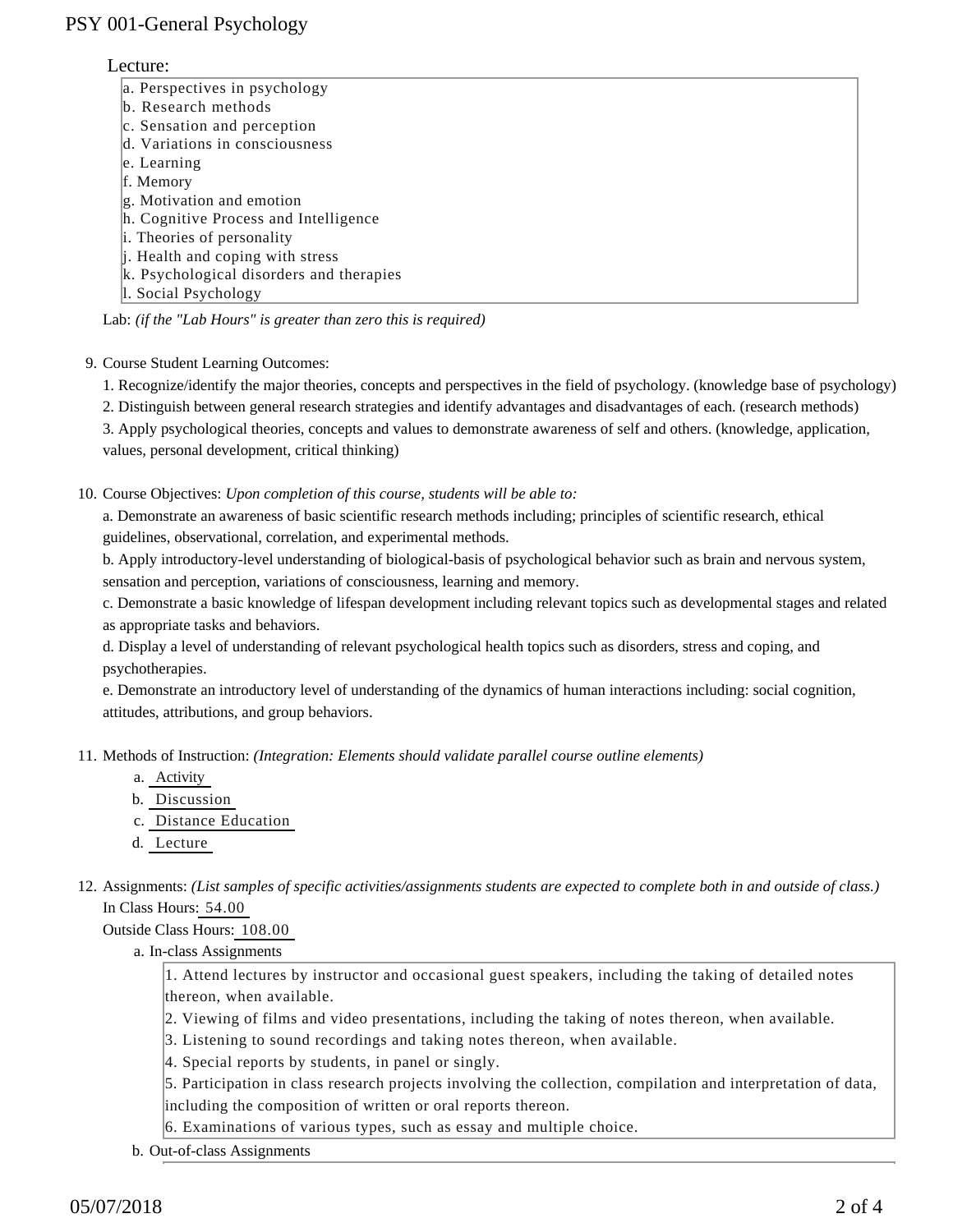## PSY 001-General Psychology

1. Readings in the textbook and in recommended supplementary literature.

2. Research projects involving the collection, compilation and interpretation of data, including the

composition of written or oral reports thereon.

- 13. Methods of Evaluating Student Progress: *The student will demonstrate proficiency by:*
- 14. Methods of Evaluating: Additional Assessment Information:

a. Essay b. Non-computational Problem-solving c. Multiple Choice d. Other (true/false; matching; fill-in)

15. Need/Purpose/Rationale -- All courses must meet one or more CCC missions.

IGETC Area 4: Social and Behavioral Sciences

I: Psychology

CSU GE Area D: Social, Political, and Economic Institutions and Behavior, Historical

D9 - Psychology

PO-GE C2 - Social and Behavioral Sciences

Identify and analyze key concepts and theories about human and/or societal development.

 Critique generalizations and popular opinion about human behavior and society, distinguishing opinion and values from scientific observations and study.

 Understand and think critically about different cultures (including topics such as race, gender, and class) and their influence on human development or society.

 Examine the biological, psychological, and sociological factors that influence the personalities and behaviors of females and males from a multicultural perspective.

Develop individual responsibility, personal integrity, and respect for diverse people and culture.

16. Comparable Transfer Course

| <b>University System</b>                                                                                                                                                                                   | <b>Campus</b>             | <b>Course Number</b> | <b>Course Title</b>  | <b>Catalog Year</b> |  |
|------------------------------------------------------------------------------------------------------------------------------------------------------------------------------------------------------------|---------------------------|----------------------|----------------------|---------------------|--|
| 17. Special Materials and/or Equipment Required of Students:                                                                                                                                               |                           |                      |                      |                     |  |
| 18. Materials Fees:                                                                                                                                                                                        | <b>Required Material?</b> |                      |                      |                     |  |
| <b>Material or Item</b>                                                                                                                                                                                    |                           |                      | <b>Cost Per Unit</b> | <b>Total Cost</b>   |  |
| 19. Provide Reasons for the Substantial Modifications or New Course:                                                                                                                                       |                           |                      |                      |                     |  |
| Remove/revise English advisory.<br>a. Cross-Listed Course (Enter Course Code): N/A<br>20.<br>b. Replacement Course (Enter original Course Code): N/A<br>21. Grading Method (choose one): Letter Grade Only |                           |                      |                      |                     |  |
| 22. MIS Course Data Elements<br>a. Course Control Number [CB00]: CCC000239675                                                                                                                              |                           |                      |                      |                     |  |
| b. T.O.P. Code [CB03]: 200100.00 - Psychology, General<br>c. Credit Status [CB04]: D - Credit - Degree Applicable<br>d. Course Transfer Status [CB05]: $A = Transfer to UC, CSU$                           |                           |                      |                      |                     |  |
| e. Basic Skills Status [CB08]: $2N = Not basic skills course$<br>f. Vocational Status [CB09]: Not Occupational<br>g. Course Classification [CB11]: Y - Credit Course                                       |                           |                      |                      |                     |  |
| h. Special Class Status [CB13]: N - Not Special                                                                                                                                                            |                           |                      |                      |                     |  |